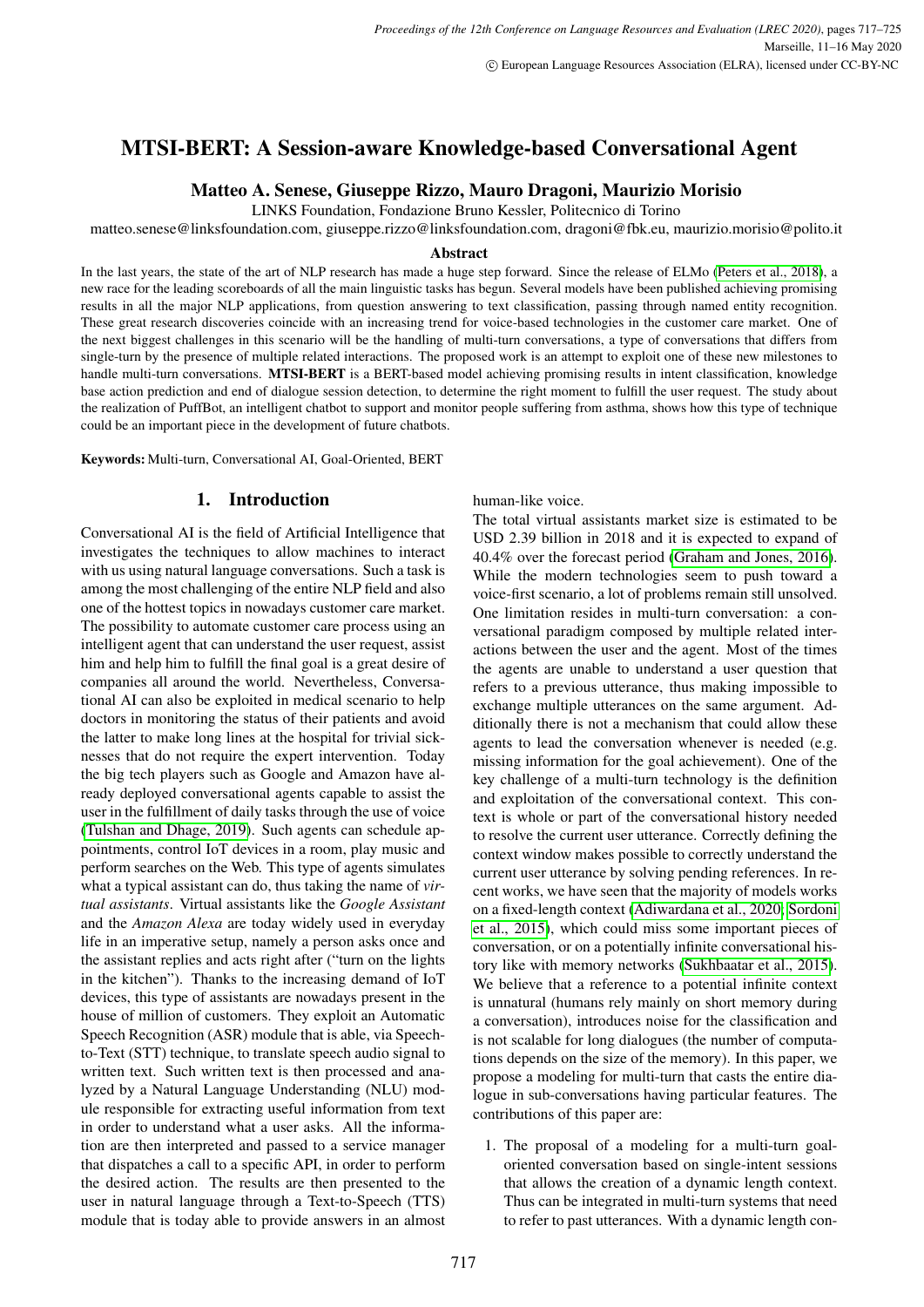text the reference is performed only on a finite set of utterances highlighted by the algorithm.

- 2. The development of a classifier based on BERT[\(Devlin et al., 2018\)](#page-8-6) to identify and classify each conversational session.
- 3. The presentation of a CONVersational ontOLOGY to store long term information (extra-session) for the whole dialogue.

The remainder of this paper is structured as follows: in Section [2.](#page-1-0) we report previous research studies that were inspirational for this work. In Section [3.](#page-1-1) we detail the modeling of the conversation and our developed classifier and in Section [4.](#page-3-0) we report the results of the classifier when tested with KVRET dataset [\(Eric and Manning, 2017\)](#page-8-7). In Section [5.](#page-6-0) we detail the application of such a methodology in a real case scenario for the classifier utilization and, in Section [6.](#page-7-0) we conclude the paper with discussions and future work.

#### 2. Related Work

<span id="page-1-0"></span>The language model is one of the fundamental tasks of NLP and it aims to predict the next word in a sentence given all (or part of) the preceding ones. While since 2018 the preferred way to build such models was the use of RNN [\(Yao et](#page-8-8) [al., 2013\)](#page-8-8), recently numerous approaches based on Transformer [\(Vaswani et al., 2017\)](#page-8-9) have been largely used due to their ability to better capture long-term dependencies. One of the modern use of language modeling task is to allow transformer-based architectures to learn a contextual representations for the embedding [\(Peters et al., 2018\)](#page-8-0). Such representation can be used in almost all NLP tasks by enabling a way of doing transfer learning similar to computer vision field. In the last years, a lot of new contextual embedding corpora have been released achieving surprising results in various major NLP tasks such as question answering and named entity recognition. A great breakthrough in NLP was the presentation of the BERT model [\(Devlin et](#page-8-6) [al., 2018\)](#page-8-6) that for the first time proposes a bidirectional transformer-based masked language model. The use of pre-trained BERT is today almost a must for a lot of NLP works and has inspired a lot of even more powerful architectures [\(Yang et al., 2019\)](#page-8-10). These new architectures have also been applied in more difficult scenarios such as the multi-turn dialogue, where multiple related sentences are present.

The multi-turn conversational paradigm is a challenging task deserving the attention of various studies in the past years. The major problem in multi-turn is how to allow the agent to correctly reference the past conversational history whenever is needed. Different studies used memory networks to do that [\(Chen et al., 2016\)](#page-8-11) implementing a way to have a knowledge carryover among the conversational turns. Because of the high demanding for such technologies, the research community organized the Dialogue State Tracking Challenge [\(Williams et al., 2013\)](#page-8-12). This challenge aims to predict what the user wants, at each conversational turn, in terms of requested slots, search constraint slots and dialogue acts (the tasks depend on the challenge version,

until now 8 challenges were made). During these years, different works have been presented by using rule-based, generative or discriminative models [\(Henderson, 2015\)](#page-8-13). While this challenge aims to handle a multi-turn conversation using end-to-end deep learning models, it works only on single sub-conversations having a specific domain. So it does not take care about the possibility that the user can start various conversations having different domains one after the other, thus making difficult to correctly reference conversational history.

An important challenge of a real multi-turn scenario is to understand for how long the context need to be carried for referencing operations. One possibility is to study the sequence of intents inside a conversation and understanding when an intent change happens [\(Mensio et al., 2018\)](#page-8-14), in this way it is possible to flush the context when a new intent is detected and so a new transaction starts. Anyway there is a main drawback with this approach, since it can not handle a scenario in which two separate conversations, having the same intent, are one after the other such as an user that want to buy two independent cinema tickets, the utterances related to the second ticket purchase belong to a different conversation. In such a scenario the context of the first conversation is not needed during the analysis of the second one. To overcome this limitation we decided to study the discontinuities of acts inside a multi-turn dialogue. A single intent conversation has a typical pattern of acts, it usually starts with information requests and end with thanks of other related final acts. By studying this pattern is possible to understand when there is a discontinuity of acts inside a single intent conversation (e.g. a final act followed by an inform request).

## 3. Methodology

<span id="page-1-1"></span>This section details the methodology proposed in this paper. We firstly describe the approach followed for the modeling of a multi-turn conversation toward the achievement of the user goal. We report the knowledge component that we called Convology. Then, we describe the task and we illustrate the process. We conclude by reporting the used architecture that we called MTSI-BERT that stands for Multi-Turn Single-Intent BERT. MTSI-BERT is a joint classifier for intent classification, Knowledge Base action (KBaction) prediction and *End-Of-Session* detection.

#### <span id="page-1-3"></span>3.1. Conversational Session

In a multi-turn goal-oriented conversation several related interactions between a user and an agent are present. The resulting conversation can be modeled as an ordered sequence of question-answer *QA* pairs, each one falling under a particular intent that defines the goal. This definition can be formalized such as in Equation [1,](#page-1-2) where  $i$  represents the timestep of the pair and  $Q$  and  $A$  are natural language sentences.

<span id="page-1-2"></span>
$$
DIALOG = [(Q^{(i)}, A^{(i)})^{+}], \forall i \in [0, N] \tag{1}
$$

In order to find a way to classify intents, we adopted the divide-and-conquer paradigm and divided the entire dialogue in sub-sequences having a single intent and a differ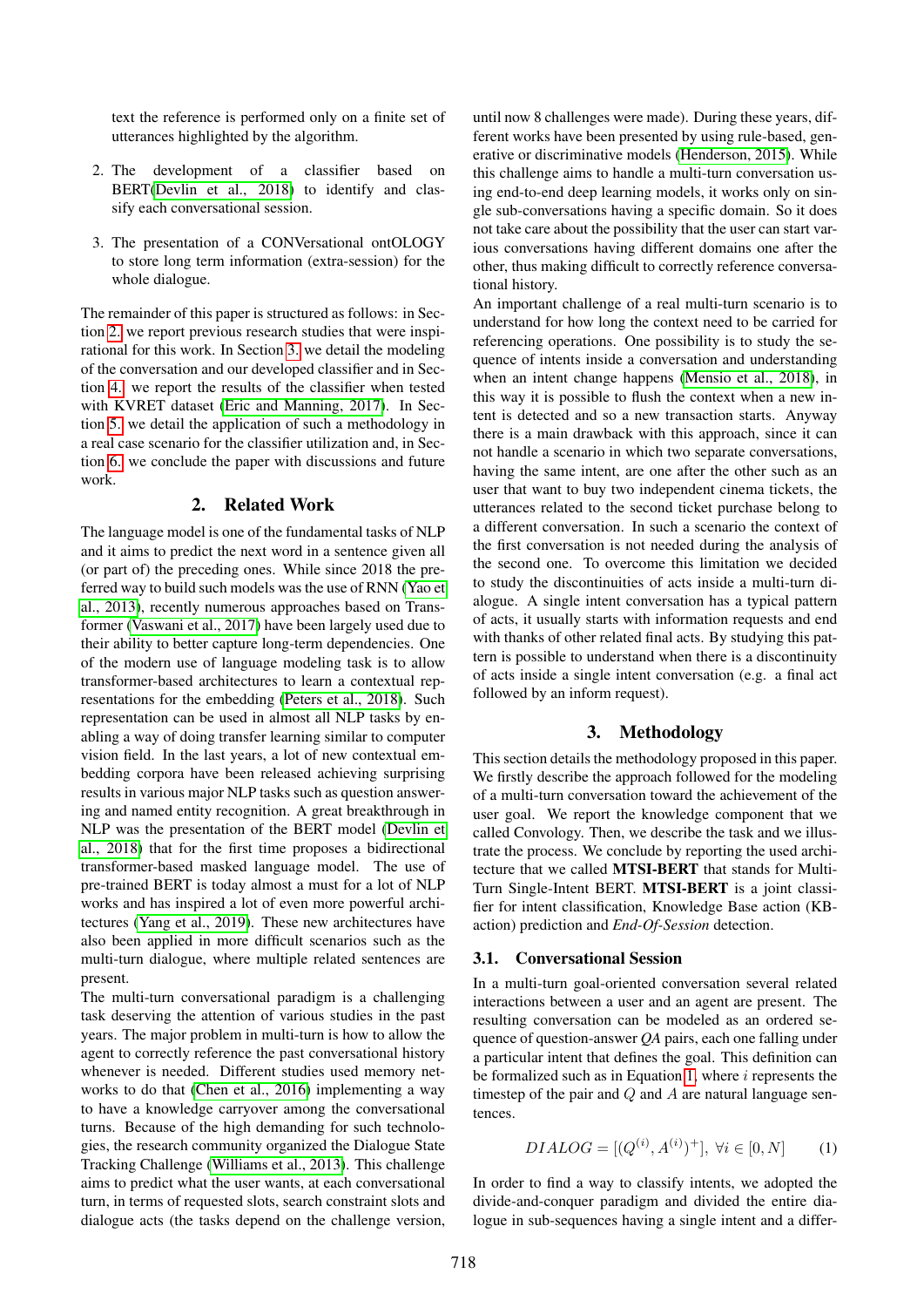ent subject goal. We call these sub-sequences *Conversational Sessions*. A Session is an ordered sub-sequence of a conversation, containing all the interactions to achieve a desired user goal. An example is presented in [Table 1.](#page-2-0)

<span id="page-2-0"></span>

| <b>Session</b> | <b>Turn</b>    | Actor | <b>Sentence</b>                                                                        |
|----------------|----------------|-------|----------------------------------------------------------------------------------------|
| A              | 1              | User  | I<br>want to<br>book a flight<br>from SF to<br>LA                                      |
| A              | $\mathfrak{D}$ | Agent | For which<br>days?                                                                     |
| A              | 3              | User  | This<br>Sat-<br>urday<br>at<br>9:00am                                                  |
| A              | $\overline{4}$ | Agent | Ok!                                                                                    |
| B              | 1              | User  | L<br>want<br>to<br>book<br>a<br>flight from<br>Houston<br>to<br>Berlin                 |
| B              | $\overline{2}$ | Agent | Which days<br>do you pre-<br>fer?                                                      |
| B              | 3              | User  | Is it possible<br>on Sunday?                                                           |
| B              | $\overline{4}$ | Agent | There are no<br>flights from<br>Houston to<br>Berlin this<br>Sunday.<br>I<br>am sorry. |

Table 1: An example of conversation having two subsequent sessions with the same intent (flight booking) but with a different final goal (different flights). The context carried during the first session is not useful for the fulfillment of the second goal. Understanding when a session ends allow to correctly flush the wrong context and make it easier to reference the correct one.

These sessions are independent from each other by definition and so no context has to be carried among them. This modeling allows simplification of the context reference problem during the development of a real conversational AI. The context to be referenced is internal to each session and so, whenever a session ends, the context can be flushed. If information from past sessions are needed, the use of a suitable knowledge base where to store conversational knowledge can be adopted. The flushing of the session permits a simpler reference operation among conversational turns. A formalization of the session is possible as in Equation [2](#page-2-1) where *A* is the identifier of the session. Finally the entire dialog can be rewritten as compositions of sessions as in [3.](#page-2-2)

<span id="page-2-1"></span>
$$
SESSION_A = [(Q_A^1, A_A^1), (Q_A^2, A_A^2), ..., (Q_A^n, A_A^n)]
$$
\n(2)

<span id="page-2-2"></span>
$$
DIALOG = [(Q_A^1, A_A^1), ..., (Q_A^n, A_A^n), ..., (Q_B^1, A_B^1),
$$
  
 
$$
..., (Q_B^m, A_B^m), ..., (Q_F^1, A_F^1), ..., (Q_F^k, A_F^k), ...]
$$
  
(3)

## 3.2. The Knowledge Component: Convology

MTSI-BERT is supported by a knowledge component, namely Convology (CONVersational ontOLOGY), enabling the management of an effective, efficient, and reliable management of multi-turn conversational sessions.

Convology is a top-level ontology aiming to model the conversation scenario for supporting the development of conversational knowledge-based systems. Convology defines concepts enabling the description of dialog flows, users' information, dialogues and user events, and the realtime statuses of both dialogues and users. Hence, systems integrating Convology are able to manage multi-turn conversations and to decouple the intents recognized within the input provided by users from conceptual information triggering both reasoning activities and the generation of answers and feedback.

The purpose of Convology is two-fold. On the one hand, we want to provide a meta-model fully describing the conversation domain from the conversational agent perspective. On the other hand, we want to support the development of smart applications for supporting users in accessing content of knowledge bases by means of a conversational paradigm.

The ontology contains five top-level concepts: *Dialog*, *Actor*, *ConversationItem*, *Event*, and *Status*.

The *Dialog* concept represents a multi-turn interaction between a *User* and one or more *Agent*. A new instance of the *Dialog* concept is created when a user starts a conversation with one of the agents available within a specific application.

The *Actor* concept defines the different roles that can take part into a conversation. Within Convology, we foresee two main roles represented by the concepts *Agent* and *User*. Instances of the *Agent* concept are conversational agents that interact with users. When Convology is deployed into an application, instances of *Agent* concept represents the different agents involved into the conversations with the users adopting the application. Differently, instances of the *User* concept represents the actual users who are dialoguing with the conversational agent. A new instance of the *User* concept is created when a new user starts a conversation within a specific application (e.g. a new user installs the application for monitoring her asthma conditions).

A *ConversationItem* is an entity taking part into a conversation and that allows to represent relevant knowledge for supporting each interaction. Within Convology, we defined four subclasses of the *ConversationItem* concept: *Question*, *Intent*, *Feedback*, and *DialogAction*. An individual of type *Question* represents a possible question that an instance of type *Agent* can send to a *User*. An *Intent* represents a relevant information, detected within a natural language answer provided by a *User*, that a Natural Language Understanding module is able to recognize and that a reasoner is able to process. Differently from a *Question*, a *Feedback* represents a simple sentence that an *Agent* can send to users and for which it does not expect any reply. Feedback are used for closing a conversation as result of the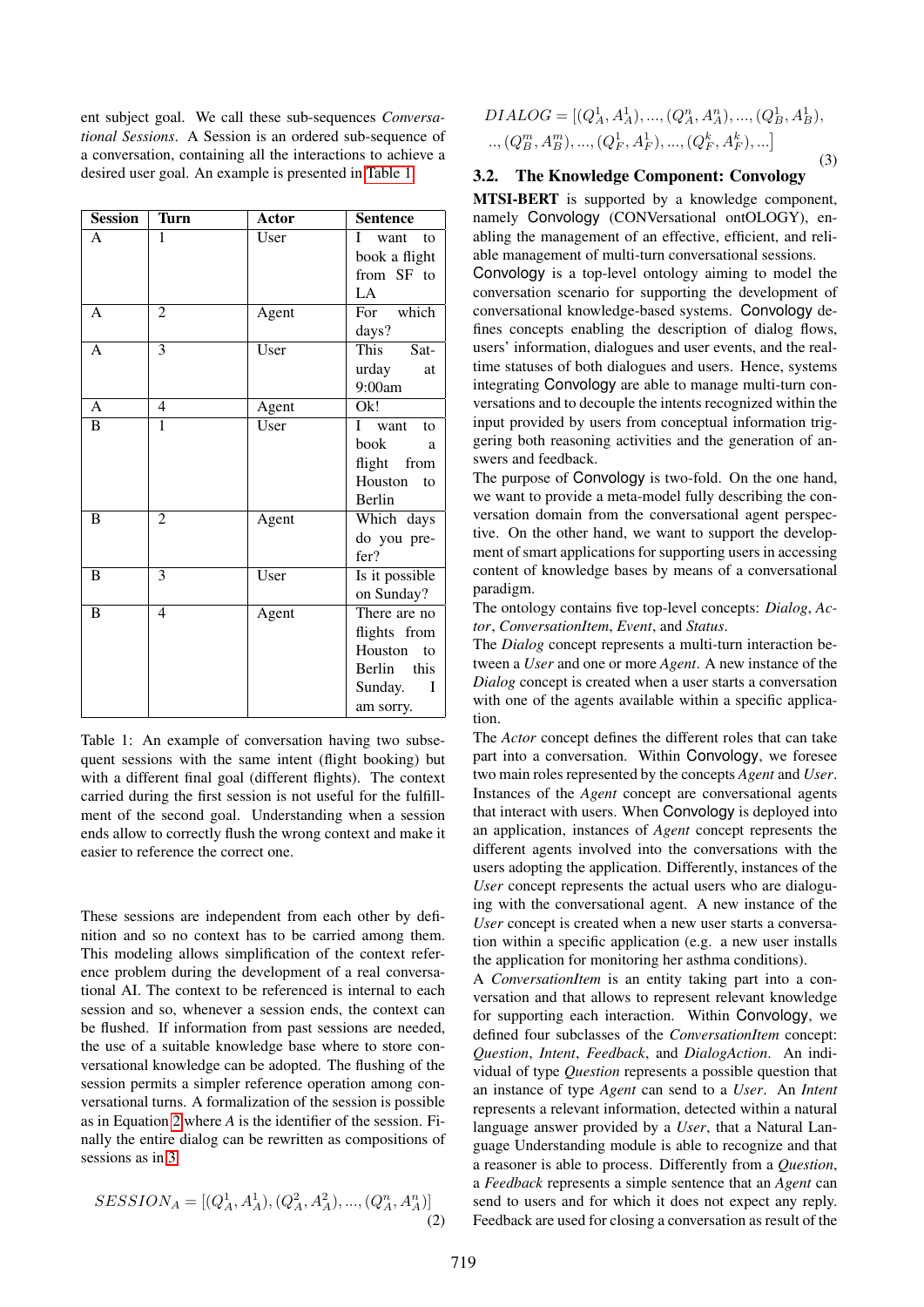reasoning process or simply for sending single messages to users without requiring any further interaction. Instances of the *DialogAction* concept describes the next action that an *Agent* individual has to perform.

The *Event* concept describes a single event that can occur during a conversation. Within Convology, we identified three kinds of events: *EventQuestion*, *EventAnswer*, and *UserEvent*. Instances of these concepts enable the storage of information within the knowledge repository, trigger the execution of the reasoning process, and allow the retrieval of information for both analysis and debugging purposes. An *EventQuestion* represents the fact that a *Question* has been submitted to an *Actor*. On the contrary, the *EventAnswer* concept represents an *Answer* provided by an *Actor*. A *UserEvent* represents an *Event* associated with a specific user. The purpose of having a specific *UserEvent* concept instead of inferring *UserEvent* objects from the *EventQuestion* and *EventAnswer* individuals is that a *UserEvent* does not refer only to questions and answers but also to other events that can occur.

The last branch of Convology has the *Status* concept as top-level entity. This branch contains concepts describing the possible statuses of users, through the *UserStatus* and *StatusItem* concepts, or of dialogues, through the *DialogStatus* concept. Instances of the *UserStatus* concept represent which are the relevant statuses of a *User* that the conversational agent should discover during the execution of a *Dialog*. A *UserStatus* individual is associated with a set of *StatusItem* individuals representing atomic conditions under which a *UserStatus* can be activated. Different strategies can be applied at reasoning time, but they are out of scope of this paper. Finally, a *DialogStatus* individual provides a snapshot of a specific *Dialog* at a certain time. 3.3. The Task

The task we aimed to solve is the classification of a multiturn conversational session. To correctly classify the session defined in Section [3.1.](#page-1-3) the intent at first has to be extracted, allowing the agent to formulate a first answer. In this setup, the intent is always expressed in the first utterance of each session. This is due to the goal-oriented structure of the conversations we studied. Each time a new interaction begins, this has to contain information about a particular goal, otherwise the agent is not supposed to help the user (no chit-chat paradigm). Then, in order to identify the first interaction within a session, the end of the preceding one has to be detected. We called this the *End-Of-Session* classification. This task is also the one empowering the context flushing for the agent. *End-of-Session* is the most challenging task in this work, because it is not always clear when a session ends and another starts.

Another important aspect we cared about is the interfacing of the classifier with further knowledge base containing all the knowledge needed to the agent to reach the user goal. Imagine a conversational agent that aims to recommend restaurants based on the user requests and preferences. If the user said *"Please add Abanero to my list of my favourite Mexican restaurants"*, the domain of the request is restaurant but it could be useful for the agent to already have the information about the insert operation, in order to distinguish the action from a more common restaurant search. In order to do that we forced our classifier to classify both the intent and the action to perform on a hypothetical knowledge base in order to achieve correctly the user goal. The action could have different values based on the scenario and can give a different granularity to the single intent, allowing thus a better covering of the tractable topics.

# 3.4. MTSI-BERT

A joint architecture is a particular design choice consisting in training a single model to perform different prediction tasks together. The main idea behind this architectural decision is the same of transfer learning: the already computed latent space representation can be used for solving similar tasks. Joint NLP models were often used to perform intent classification and NER (Name Entity Recognition), sharing the initial layers of the model, and then using individual end branches. Even BERT was trained as a joint model, aiming to predict both masked words and next sentence flag.

MTSI-BERT reuses the same idea to perform the three different tasks jointly: intent and action classification, *End-Of-Session* prediction. The classifier presents a common shared basis composed of 12 pre-trained BERT encoders followed by different branches, one for each task. BERT encodes each single input token of the sentence in an embedding using self-attention modules that compute how much a given token relates to all the others inside the sentence. Each single embedding produced by BERT is 768 dimensions. The embedding contains information of the single word related to the context in which it is, therefore capturing better its semantic inside that particular sentence and solving word ambiguity. This concept differs from the concepts of the original word embedding [\(Mikolov et al.,](#page-8-15) [2013;](#page-8-15) [Pennington et al., 2014\)](#page-8-16) and takes the name of contextual embedding.

These embeddings are then passed to an upper level composed of two different branches. The branch on the left (Figure [1\)](#page-4-0) is mounted above the *CLS* token embedding and it is trained to predict the *End-Of-Session*. The branch on the right (Figure [1\)](#page-4-0) is used for the classification of both intent and action. The first part of the right branch is a bidirectional LSTM, shared between the two tasks, that takes as input each word contextual embedding. The decision of sharing the same LSTM is born observing that action and intent are often dependent (e.g. a scheduling intent has a bias toward insert action). The output of the LSTM is a 1536 dimensional vector resulting from the concatenation of the right hidden state and the left one. This vector represents the embedding of the entire input sequence and is then used by two upper branches, one for the intent and one for the action.

Each individual branch presents a 3-layer *FFNN* (Feed Forward Neural Network) [\(Fine, 2006\)](#page-8-17) not shared among the others. This FFNN permits the branch to better specialize on the single task. The parameters learned during training are task-oriented, without them it is more difficult for the output layer to extract the correct features for that particular task starting from the shared representations.

<span id="page-3-0"></span>All the branches contain, at the end, a softmax function to output the distributional probability of each class. Figure [1](#page-4-0) illustrates the entire structure of MTSI-BERT.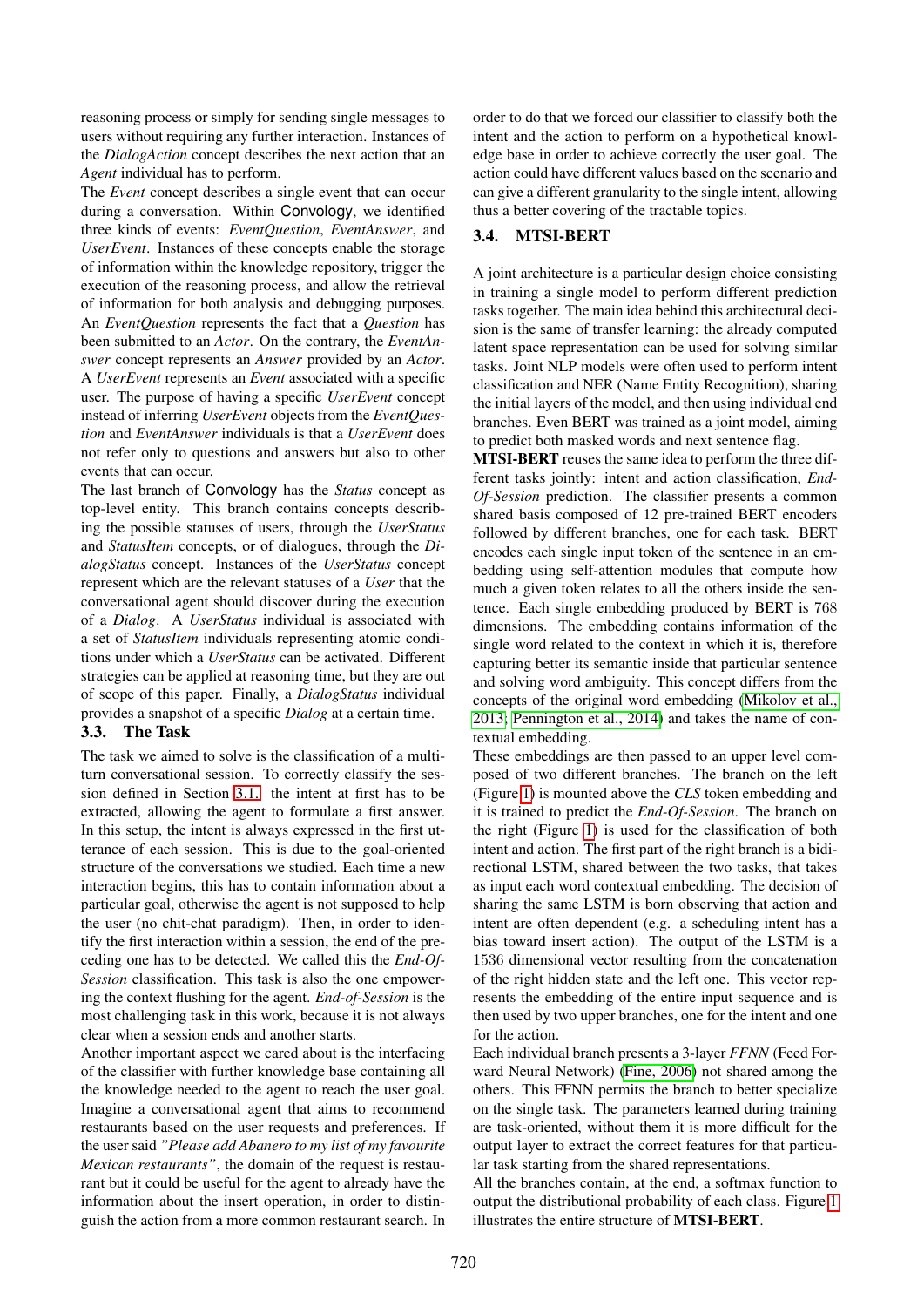<span id="page-4-0"></span>

Figure 1: The architecture of MTSI-BERT.

## 4. Experimental Results

In this section, we report the results and the experimental setup created for this work. The section is divided in four parts. The first is an overview of the dataset we used. The second part contains the metrics used for the model performance computation. The third consists of the description for the optimization process used to train MTSI-BERT and the fourth part instead contains the performance scores of the model.

#### 4.1. Dataset

The choice of the dataset was an important step in our work. To correctly apply MTSI-BERT we need a dataset containing multi-turn single-intent conversations that allow the adoption of the session. Furthermore the dataset has to present something close enough to the concepts of action and knowledge base. The only dataset found fitting the task is the *Key-Value Retrieval* (KVRET) by Stanford [\(Eric and](#page-8-7) [Manning, 2017\)](#page-8-7). KVRET is a dataset for the training of multi-turn goal-oriented agents. It contains dialogues between a driver and an agent about three different topics: weather (997 dialogues), navigation (1000 dialogues) and calendar scheduling (1034 dialogues), thus defining the intents. Each dialogue is subdivided in turns that can be "driver" or "assistant", defining the author of a particular utterance. Each turn has also an end of dialogue flag indicating if the current turn is the last one of the dialogue. The data are divided in three sets: the training contains 2425 dialogues, the validation contains 302 dialogues and the test 304 dialogues.

As the name suggests, KVRET main task is about retrieving information requested by the user through natural language interactions, from a knowledge base (e.g. the nearest gas

station), for this reason the dataset also contains a fictitious database from which retrieving information. This database is represented as key-value pair and is present for each conversation that requires the agent to extract some knowledge. By using this, we have defined two actions to predict on the knowledge base: insert and fetch. When the knowledge base is present, the action to predict is "fetch", otherwise is "insert". The total number of fetch versus insert is 2012 vs 413 in the training set, 242 vs 60 in the validation set and 256 vs 48 in the test set. Finally, the concept of session can be adopted by concatenating together different dialogues to form a bigger dialogue where each session is single-intent. In this way, it is possible to predict the end of session by concatenating a session with the first utterance of a random one, which expresses a new user request. The total number of intra-session versus *End-Of-Session* is 6406 vs 2415 in the training set, 748 vs 301 in the validation set and 810 vs 302 in the test set.

The dataset structure is illustrated in Figures [2a](#page-5-0) and [2b.](#page-5-0)

#### 4.2. Evaluation Metrics

To evaluate the overall performance of MTSI-BERT we opted for evaluating the performance of the model on each single task. As performance score we use the *F-Measure* [\(Van Rijsbergen, 1979\)](#page-8-18) (also referred as *F1* score). The *F-Measure* is a measure defined as function of precision and recall, balancing between the two (it weighs the precision of the model with its recall). In this way, it is possible to give a meaningful measure with unbalanced classes (which is the case for KVRET dataset). The formula for *F-Measure* is reported in [\(4\)](#page-4-1).

<span id="page-4-1"></span>
$$
F1 = 2 \cdot \frac{Precision \cdot Recall}{Precision + Recall}
$$
 (4)

While these metrics are defined for binary classification problems, the extension to multi-class is trivial by considering binary problems for each class  $c$  of the type: class  $c$ versus not class c. Once all the precision scores for each class have been computed, an average of them have to be made. The scores for this work take into consideration the macro average only for *F-Measure*, due to presence of unbalanced classes. With macro average the F1-score for each class is computed first and then all the scores are averaged. This type of average is used in case of unbalanced class, since it penalizes more errors on the minority class. Equation [5](#page-4-2) reports the macro average.

<span id="page-4-2"></span>
$$
F1_{macro\_avg} = \frac{F1_{class1} + F1_{class2} + F1_{class3}}{3}
$$
 (5)

Regarding the *End-Of-Session*, the prediction is performed between the current session and a random one. To correctly visualize the final accuracy, we compute and report also the mean value and the standard deviation for the score.

#### 4.3. Optimization

The experiments start with a 20 epochs training to test the convergence of the model loss, then the epochs were raised to reach 100.

The loss used for the training of the model is a *Cross-Entropy Loss*. This loss penalizes the network to produce the expected class value maximizing the confidence,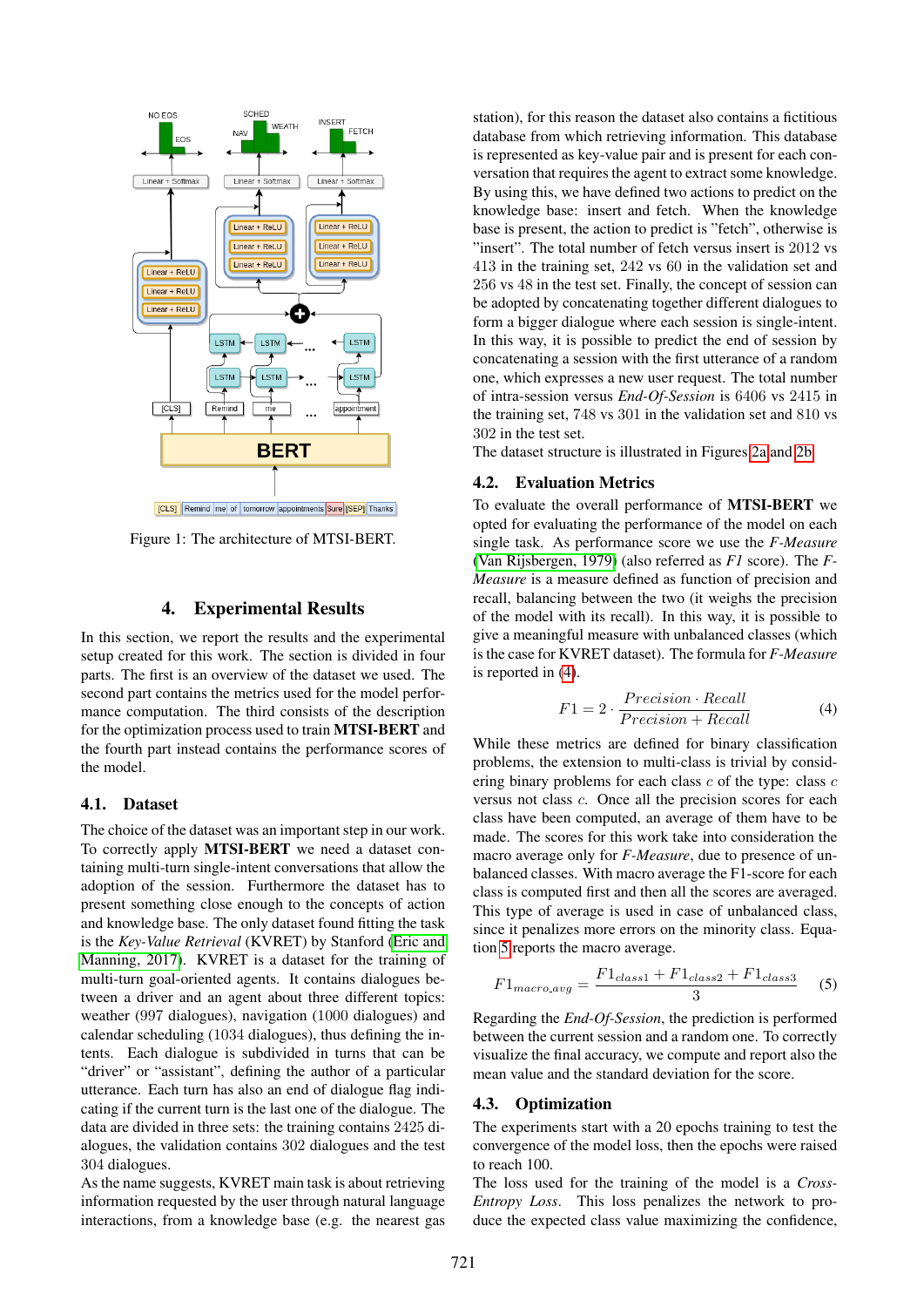<span id="page-5-0"></span>

Figure 2: (a) A sample of conversation from KVRET. (b) The database attached to conversation containing the knowledge to handle the requested task. (a).

without taking care about how the remaining probability is distributed among the other classes. The classes were weighted in loss computation by a factor of  $\frac{support_C}{support_x}$ , where  $x$  is the class taken in consideration and  $C$  the most frequent one. This in order to avoid bad model behaviours in unbalanced dataset. In the loss computation also a  $L_2$ penalization (weight decay) is introduced with a factor of 0.1, thus penalizing high weight values.

Joint models typically produce more than one probability distribution. Since a deep neural network can be trained to optimize one single loss, the three different tasks of MTSI-BERT must produce, at the end, only one loss to minimize. There are several ways to combine losses together,

in this work we opted for using a sum. The sum ensures to give, from the loss perspective, the same importance to all the three tasks. Equation [6](#page-5-1) shows the final loss of MTSI-BERT.

<span id="page-5-1"></span>
$$
\mathcal{L}_{joint} = \mathcal{L}_i + \mathcal{L}_a + \mathcal{L}_{eos} \tag{6}
$$

Two different learning rates were chosen, one for BERT and one for the upper level. The reason behind this decision is that BERT, since it is pretrained, is in a good local minimum already, thus moving weights too fast could cause to loose that minimum. On the contrary, the upper level has to be trained from scratch, thus a bigger learning rate is suggested. The learning rate of BERT was chosen to be  $5e^{-5}$ (as the paper suggests) and the one for the upper level was set to  $1e^{-3}$ . The learning rate was then decreased, after certain milestones, by multiplying it by 0.5, thus helping the model to converge. The output of BERT was passed through a dropout layer with probability 0.5. The dropout, together with the weight decay, was used to avoid overfitting phenomenon. The chosen optimization method is *Adam* [\(Kingma and Ba, 2014\)](#page-8-19) with a *Mini-batch Gradient Descent* [\(Ruder, 2016\)](#page-8-20). The mini-batch size was set to 16. It is important to notice that here the batch size represents the number of dialogues and not the number of sentences.

MTSI-BERT was developed in *PyTorch* [\(Paszke et al.,](#page-8-21) [2017\)](#page-8-21) deep-learning library together with *Transformer* [\(Wolf et al., 2019\)](#page-8-22) Python package, that provides the pretrained BERT. Results of the training phase are shown in Figures [3a](#page-6-1) and [3b.](#page-6-1)

The chart in Figure [3a](#page-6-1) shows the mean value of  $\mathcal{L}_i$ ,  $\mathcal{L}_a$ and  $\mathcal{L}_{eos}$  (the losses for each single task). From this chart, it can be noticed how both the training and the validation losses decrease together toward a lower bound error rate smaller than 0.01, therefore ensuring the convergence of the model and the non-presence of overfitting. The chart in Figure [3b](#page-6-1) shows each single loss on the validation set. Both action and intent losses (the green and the blue ones) converge to a lower error rate compared with the *End-Of-Session* loss and become more stable after 60 epochs. The *End-Of-Session* instead is more unstable and converges to a higher error rate, thus confirming to be the most difficult task among the three.

MTSI-BERT is trained to make it consistent with a multiturn conversational scenario. Such scenario requires the agent to wait for the first user interaction of the session and understand the intent and the KB-action. It has then to formulate a coherent answer for the user and then come back to wait for the new user interaction. While the answer generation is not part of this work, the main focus remains on the whole session classification. The new user interaction could be related to the previous question-answer pair or not. In the first case a dialogue continuation is happening generating a multi-turn conversation. In the case the new user interaction is not related with the previous exchanged utterances, then a new session begins, with its intent and its KB-action. To correctly flush the context of the past conversation, the agent has to be aware about the end of the session. Additionally, it has to trigger the classification of KB-action and intent for the first utterance of the new session.

To correctly adapt the agent to work in this way, the input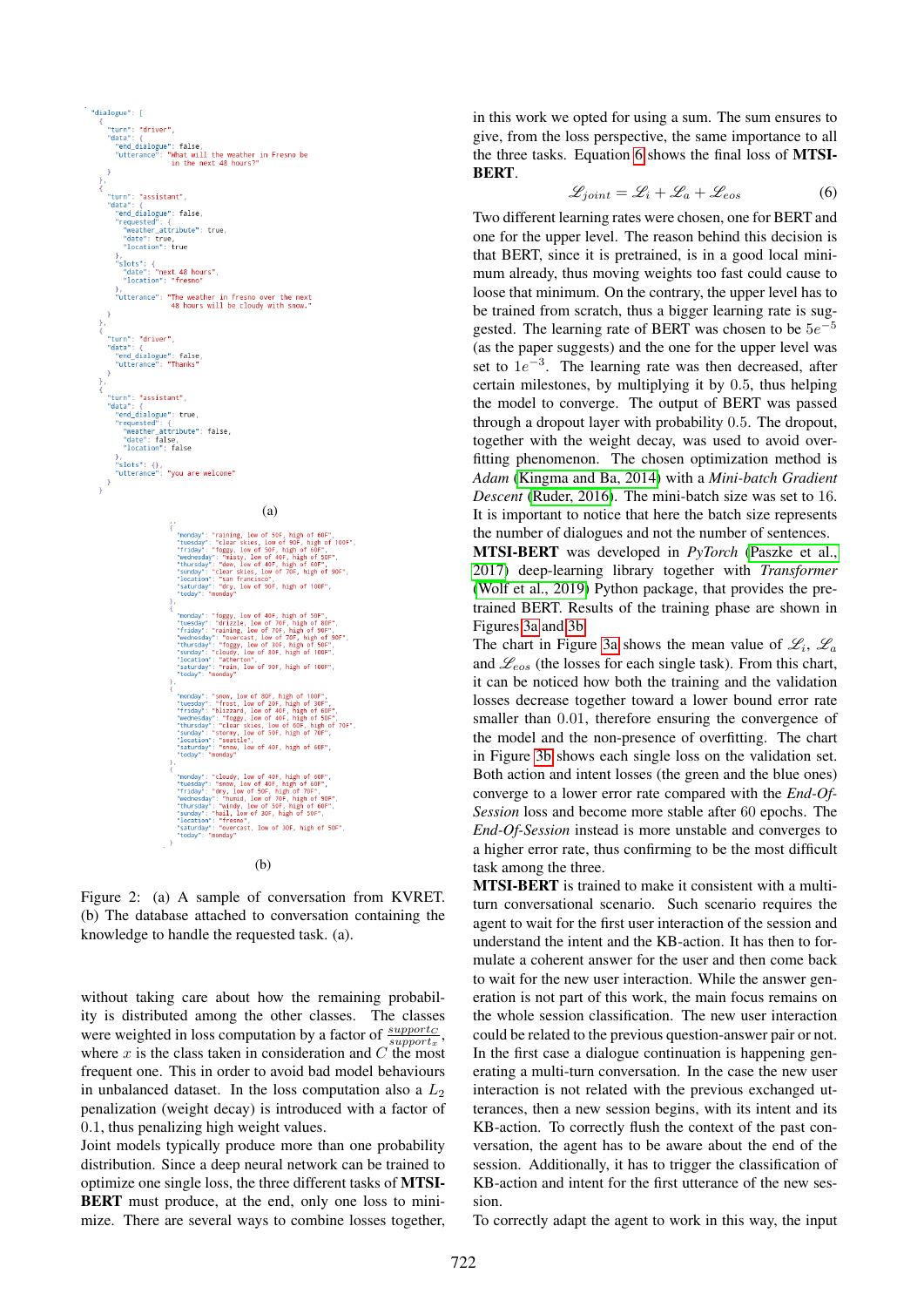<span id="page-6-1"></span>

Figure 3: (a) Loss trend on validation and training set. No overfitting is present since we can notice from the plot that the training and the validation losses decrease together. (b) Comparison of loss trend among the three tasks on the validation set. The *End-Of-Session* (here reported in red) shows itself as the most difficult one.

was shaped to simulate this type of scenario. MTSI-BERT was trained with a QAQ triplet as input. Such triplet consists in the concatenation of the last three exchanged utterances, where Q represents the user question and A the agent answer. MTSI-BERT is able to learn the relations existing between the new question of the user and the preceding exchanged *QA* pair. This task is possible because it exploits, for this task, the *CLS* embedding of BERT. This is the embedding used in the BERT original task to predict the next sentence flag. It contains information about the similarity between what comes before the *SEP* and what comes next. Figure [4](#page-6-2) shows the input for MTSI-BERT at each timestep. 4.4. Results

We developed three models, each performing one of the tasks for which MTSI-BERT was trained: intent, action and *End-Of-Session*. They consist of a bidirectional LSTM that receives *spaCy* [\(Honnibal and Montani, 2017\)](#page-8-23) pretrained embedding and output, through a softmax, the distributional probabilities for the three tasks. These models are used to better show the performance of MTSI-BERT versus other non-joint models that perform the same task and we consider our reference. Table [2](#page-6-3) reports the results of the reference mode, a state of the art intent discriminator, and our MTSI-BERT.

MTSI-BERT performs better in action and *End-Of-Sessions*. The intent discrimination is already solved by the reference, however this requires further investigation given the small number of intents in the KVRET dataset. The most promising results are on the *End-Of-Session*, whose improvement is an additional 3% from the reference.

<span id="page-6-2"></span>

Figure 4: The input of MTSI-BERT. Here the dialogue is composed of two sessions A and B. The MTSI-BERT receives the first sentence of the session and then subsequent triplets of the conversation. When the session end is detected at timestep 4, the triplet is reset and the model is asked to classify the first sentence of the next session.

<span id="page-6-3"></span>

| Model       | F1(Intent) | F1(Action) | F1(EOS) |
|-------------|------------|------------|---------|
| MTSI-       | 1.00       | 1.00       | 0.9938  |
| <b>BERT</b> |            |            | 0.0005  |
| (Mensio et  | 0.9987     |            |         |
| al., 2018)  |            |            |         |
| Reference   | 1.00       | 0.9937     | 0.9638  |
|             |            |            | 0.0006  |

Table 2: Results on the test set of *KVRET*.

Since Table [2](#page-6-3) contains results which are very close to the perfect prediction, we have come to the conclusion that the task on this particular dataset is fairly easy to be solved and then even the reference model is good enough to be used. In particular, we have noticed three following weakness of KVRET for our tasks. It contains only 3 intents, thus forbid a better topics covering, important to simulate a real conversation. The possible actions we have extracted are only fetch and insert, as a binary task it is quite trivial to be solved. Last, the dialogues end very often with the thanks of the user or the greetings of the assistant, then making the end of session easy to detect. To really assess the capabilities of MTSI-BERT, new tests on a more challenging dataset have to be performed.

#### 5. Real case scenario

<span id="page-6-0"></span>In this chapter, we propose a real case scenario of MTSI-BERT. *PuffBot* is a chatbot for the support of asthmatic people. It has two main features: help patients to keep under control their asthma and help doctors to monitor easier their health status. *PuffBot* assists patients while conversing and infers their emergency code. The patient tells to *PuffBot* the last events related to his asthma. Then it infers his status with some reasoning processes on the understood information and on the patient generalities such as practiced sports, smoker habits and allergies that the patient lists during the initial registration phase. An emergency code is a label, defined with the Trentino healthcare department, that represents the status of the patient from a medical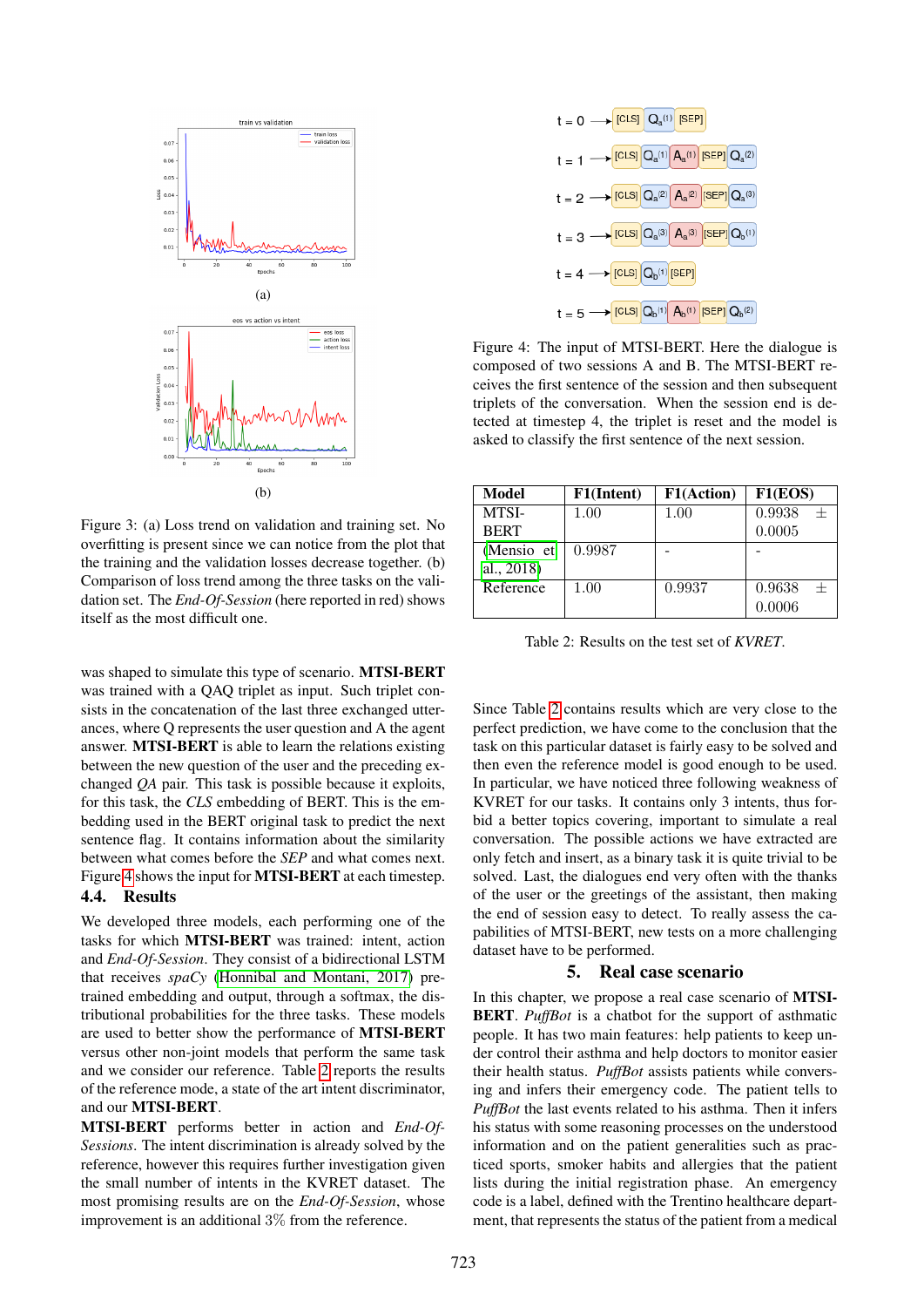perspective. After the emergency code prediction, *PuffBot* suggests a possible advice to the patient. We have defined, along with the domain experts, 4 different codes. The green emergency code is associated with a normal patient situation. Possible events associated with this category are the absence of cough or cough during sport activities. The typical suggestion is to continue with the current therapy. The yellow emergency code is associated with mild cases, for which a doctor intervention is typically not needed. Events like cough with rhinitis, cough during night and other types of coughs belong to this case. The suggestion for a yellow code is to increase the number of inhaler puffs. *PuffBot* comes back to monitor the status after a while and, if it gets worse, the doctor intervention is suggested. The orange emergency code is the last *PuffBot* can handle and is the one that associated to potentially dangerous situations. Events like persistence cough and sense of chest constriction requires to follow a particular therapy defined with domain experts during the development of the chatbot. If the situation gets worse, doctor intervention is needed. The red code refers to an a emergency situation for which the doctor visit is needed. *PuffBot* suggests the patient to call a doctor and continue to monitor the patient after the doctor visit. From a design point of view, *PuffBot* relies on a multi-turn conversational paradigm and a knowledge base where all domains (macro-categories of conversational topics identified by a set of intents and related slots) and conversational knowledge are stored. The knowledge base relies on *Convology*.

In this scenario, the use of MTSI-BERT helps the development of the agent. The conversations between the patient and *PuffBot* can be divided in sessions, each one regarding a particular patient intent. For instance a possible session can be the patient talking about the cough episode of the last week, or his struggling to breathe of the last night. Then the information about these sessions have to be correctly extracted and stored inside the knowledge base, in order to infer the patient emergency code when the conversation ends. Thus to correctly store the information of each session, the agent needs to be aware when a particular session ends, allowing then the storing of final understood information and the flush of the past context (which resume is available in the knowledge base).

## 6. Conclusion and Future Work

<span id="page-7-0"></span>In the proposed work, we have introduced a challenge in the domain of multi-turn conversational agents. Multi-turn conversational paradigm consists of a simulation of real conversations between humans, where different utterances can be exchanged in order to fulfill the desired goal. Such paradigm has proven to be difficult to manage since it requires to solve a lot of problems in the natural language understanding field, specifically related the contextual understanding task. For instance, the co-reference resolution has to be done easily, together with the carry of the dialogue context through the conversation.

To analyze this paradigm from a more practical perspective, some approximations of the real world were done. We divided the entire dialogue in subsections called sessions. Each session is characterized by a single intent to be fulfilled through a single action on a knowledge base, which is a structured representation for data that enables dialogue tracking, fast data retrieval and reasoning processes. Then a model to classify these sessions was proposed. *MTSI-BERT* is a joint model, based on BERT, for intent and KBaction classification within a dialogue session and *End-Of-Session* detection. Such model has reached very good results on *KVRET* dataset, a dataset containing dialogues between a driver and an integrated car assistant. Thus providing a fertile soil for further studies. Anyway the obtained results are influenced by KVRET. Infact, this dataset contains only 3 intents, 2 KB-actions and a repetitive pattern for the *End-Of-Session* (the conversations end almost always with thanks of greetings of one of the two actors). MTSI-BERT can be improved by training it on a more challenging dataset and by integrating, together with the other tasks (e.g. response generation), the *Name Entity Recognition*. The session classification was done by assuming correct agent response. Wrong agent replies affect the way this model performs and this can lead to unexpected system behaviour. The agent reply must not only be grammatically correct, but it needs to be also semantically coherent. A way to generate a natural language text given some constraints [\(Miao et al., 2019\)](#page-8-24) (e.g. the knowledge base features extracted after the reasoning process) will require further studies. A dialogue tracker system has also to be implemented. Another core problem in such scenario is to find a way, for the agent, to carry on the conversation dynamically if some information is still missing. We believe this is an important module to design.

Finally an use case was described for which MTSI-BERT is a useful component for its piloting. *PuffBot* is a chatbot for helping and monitoring people suffering from asthma. It is based on a multi-turn scenario and it has a knowledge base for saving all the status information about the patient and the information extracted from the conversation, in order to infer its emergency code and support him accordingly. We are also experimenting MTSI-BERT to the deployment of a conversational agent meant to support migrants by lowering the bureaucracy burden when seeking for actionable information to ask for a residence permit or family reunion, do tax declarations.

Future studies will cover other related challenges such as the *Dialogue State Tracking Challenge* (DSTC), Reinforcement Learning for dialogue policy generation and NLG (Natural Language Generation).

## Acknowledgments

- Computational resources were provided by HPC@POLITO, a project of Academic Computing within the Department of Control and Computer Engineering at the Politecnico di Torino (http://www.hpc.polito.it). Testing operations were performed using the [Google Colab](https://colab.research.google.com/) platform.
- The authors acknowledge the funding received from the European Union's Horizon 2020 Research and Innovation Programme under grant agreement No 870980 "Enabling immigrants to easily know and exercise their rights", Call: H2020-SC6-MIGRATION-2018-2019-2020, Topic: DT-MIGRATION-06-2018- 2019.